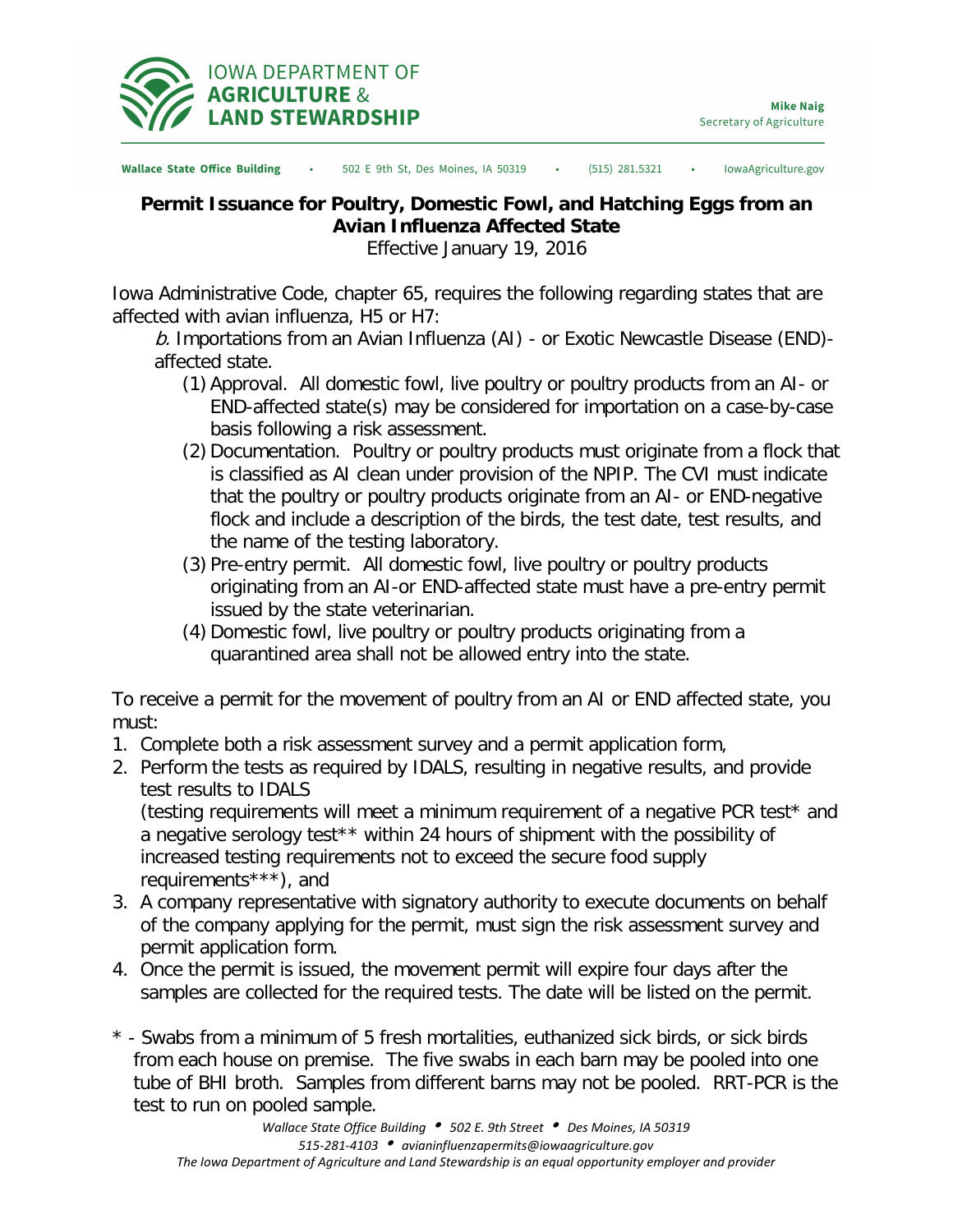- \*\* Blood samples will be drawn from 11 birds per barn for serologic testing. Acceptable serologic tests will include ELISA, AGID, or an approved antibody test for avian influenza at a NAHLN lab.
- \*\*\* Secure Food Supply Plans can be found at [http://www.cfsph.iastate.edu/Secure-](http://www.cfsph.iastate.edu/Secure-Food-Supply/index.php)[Food-Supply/index.php](http://www.cfsph.iastate.edu/Secure-Food-Supply/index.php)

## **Risk Assessment Survey questions:**

- 1. What is the contact information, including 911 address, county, and the premise identification number (PIN) of the site that the poultry or poultry products will be shipped from? (PIN refers to a state or federally issued premise identification number.)
- 2. How many poultry barns/facilities are on the premise in the AI-affected state, and type of barns/facilities? If this premise is a hatchery and has no poultry breeders on the premises, please answer all questions but pay special attention to question 11.
- 3. Does this flock have an AI clean or monitored status? No  $|$  Yes  $|$ If yes, please provide NPIP number and date of last test to gain or maintain AI clean or monitored status.

\_\_\_\_\_\_\_\_\_\_\_\_\_\_\_\_\_\_\_\_\_\_\_\_\_\_\_\_\_\_\_\_\_\_\_\_\_\_\_\_\_\_\_\_\_\_\_\_\_\_\_\_\_\_\_\_\_\_\_\_\_\_\_\_\_\_\_\_

- 4. Is this premise(s) located in a known 10 km AI control zone? No  $\vert$  Yes  $\vert$
- 5. Does this premise have any associations with any premises that are infected with AI or premises that are located in a 10 km AI control zone? No  $\vert$  Yes  $\vert$
- 6. Does the owner of this premise(s) or the owner of the poultry/poultry products on this premise(s) have any relationship to any other premises that have poultry/poultry products on them?  $\log |\cos \theta|$ If yes, what is the AI status of all associated premise(s)?
- 7. Have you received any poultry/poultry products on to this premise(s) in the last 3 weeks? No Yes If yes, from where and what is the avian influenza status of this source? \_\_\_\_\_\_\_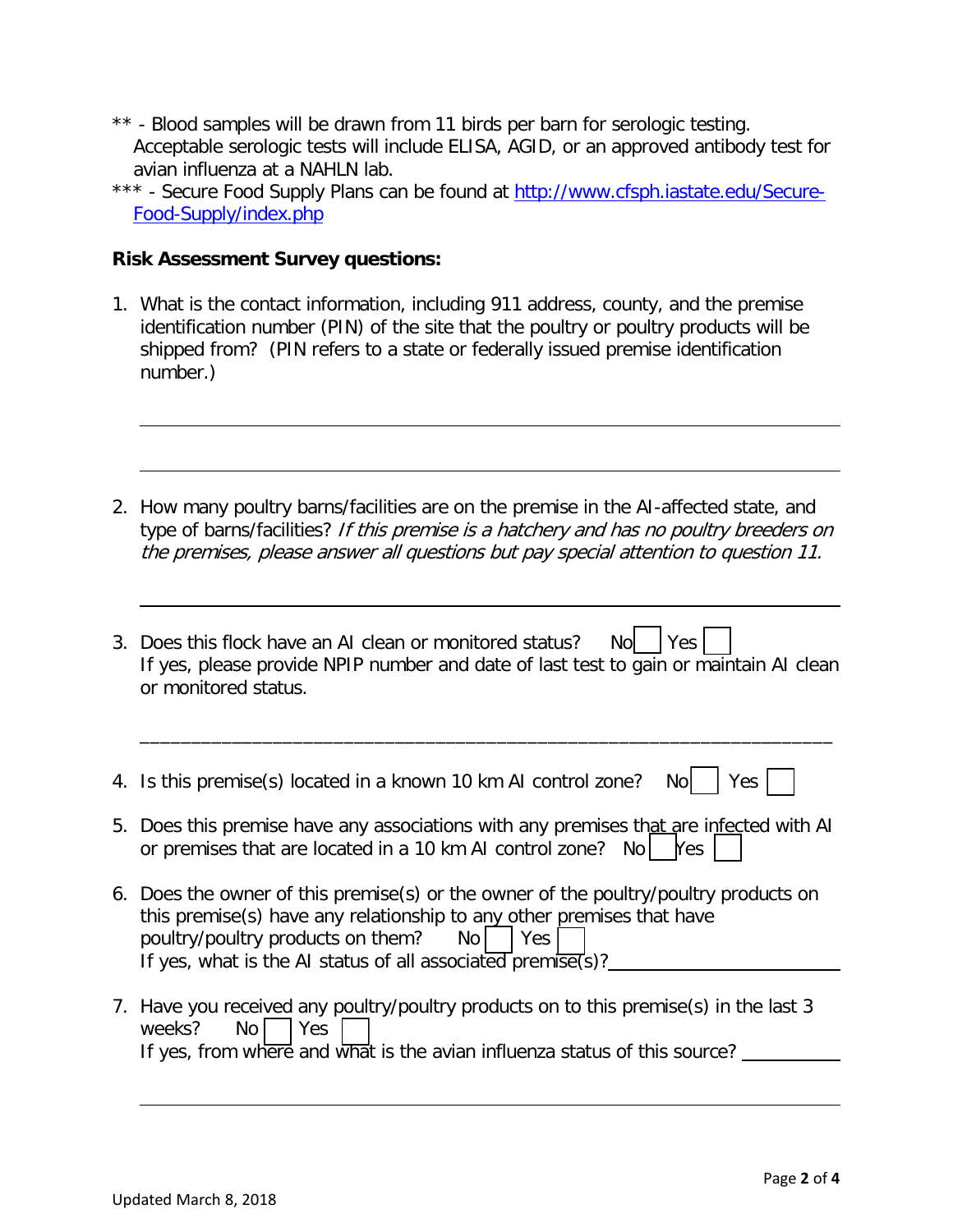- 8. Have you received feed on to this premise in the last 3 weeks? No Yes If yes, from where and does this source also provide feed within a 10 km AI control zone?
- 9. Has any equipment been on this premise(s) in the last 3 weeks come from an outside source/location (not equipment that only stays on this premise(s))? No Yes If yes, where did it originate from and what is the AI status of this source?
- 10.Have any people been on this premise in the last 3 weeks that would have been on any premise with poultry/poultry products within 24 hours prior to coming? No Yes If yes, what is the AI status of the other premise(s)?
- 11.Have there been any other premise visits/deliveries to this premise that have not already been mentioned? No Yes If yes, what are they and are there any direct contacts/relationships to premises with poultry?

What is the AI status of the premise(s) and were any of the premises located in the 10 km AI control zone?

- 12.Does this hatchery only receive hatching eggs from source flocks that have a NPIP Avian Influenza Clean Status? No Yes If yes, please provide a list of all 911 addresses and the PIN (state or federally issued premise identification number) of all source flocks.
- 13.The source flocks providing hatching eggs to this hatchery have also agreed that they will notify the hatchery immediately in the event of any abnormal mortality in the breeding flock. No Yes (Testing of the source flocks will be based on the preceding information.)